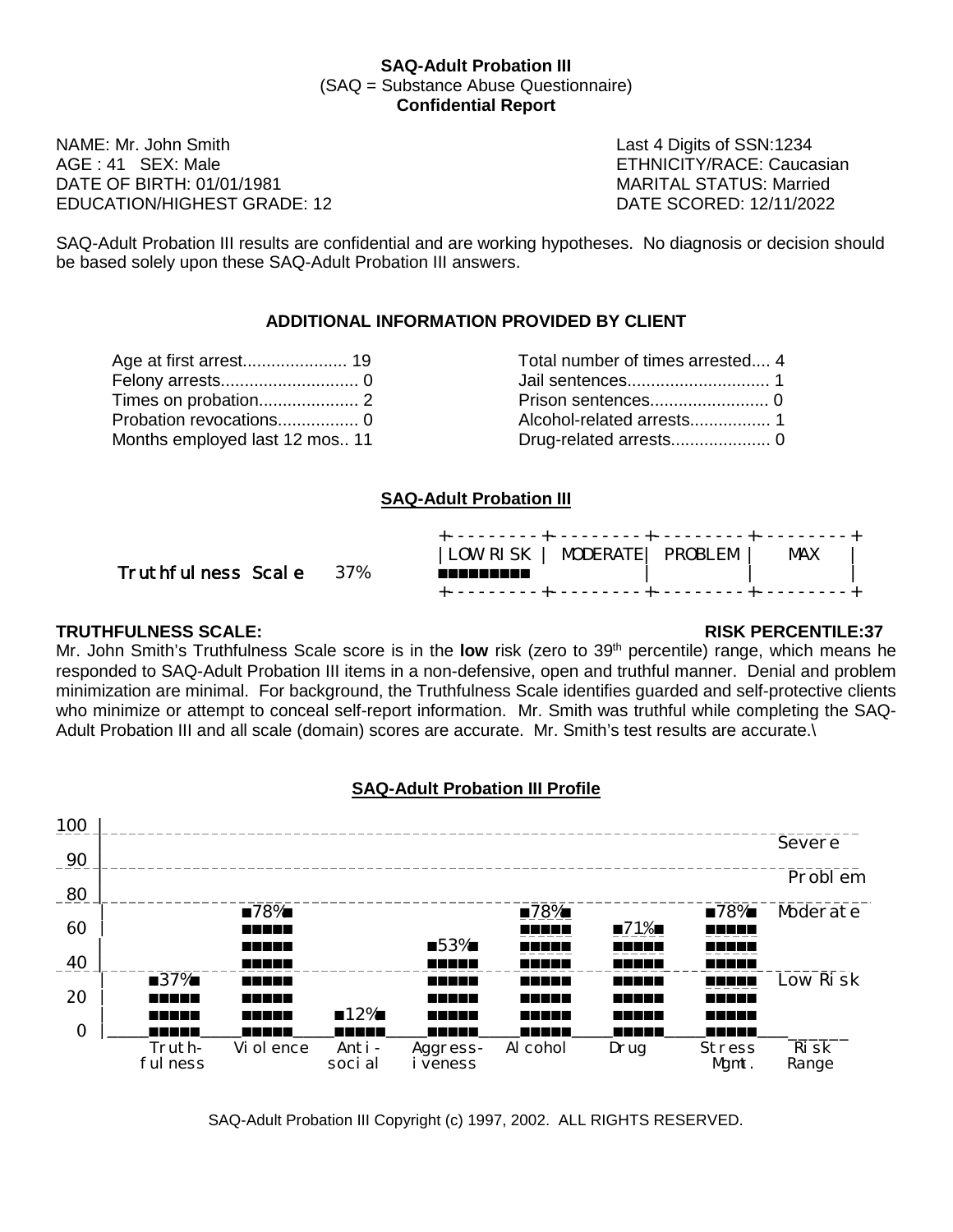## **VIOLENCE SCALE: RISK PERCENTILE:78**

Mr. John Smith's Violence Scale score is in the **problem** risk (70 to 89<sup>th</sup> percentile) range, which means violence tendencies are evident. Problem risk scorers are often overly sensitive, controlling, easily frustrated and can be abusive or violent. Recommendations: Consider Anger Management classes where Mr. Smith can learn to recognize his anger or violence and more positive ways of dealing with it. When domestic violence or assault are involved, counseling (e.g., cognitive behavioral therapy) should be seriously considered.

#### **ANTISOCIAL SCALE: RISK PERCENTILE:12**

Mr. John Smith's Antisocial Scale score is in the **low risk** (zero to 39th percentile) range, which means he has very few, if any, antisocial tendencies. He is capable of affection, sympathy, and remorse. Mr. Smith is responsible, emotionally stable and can maintain important relationships and loyalties. People with antisocial personalities don't usually admit their problem, are unresponsive to treatment, and have a high dropout rate. Nevertheless, Mr. Smith is low risk and should be offered treatment for any comorbid disorder (e.g., anxiety, depression or substance [alcohol/drug] abuse) he may have.

## **AGGRESSIVENESS SCALE: RISK PERCENTILE:53**

Mr. John Smith's Aggressiveness Scale score is in the **moderate risk** (40 to 69th percentile) range, which means under normal conditions he is not aggressive. In other words, when aggressiveness is present, it is likely reactive. The intent of aggressive behavior defines it as positive (good) or negative (bad). Violence has been described as extreme aggression. Recommendations: Since Mr. Smith's aggressiveness is not extreme or problematic, no aggressiveness recommendations are offered.

### **ALCOHOL SCALE: RISK PERCENTILE:78**

Mr. John Smith's Alcohol Scale score is in the **problem** risk (70 to 89<sup>th</sup> percentile) range, which means he uses alcohol (beer, wine or liquor) excessively. Recommendations: Consider enrollment in an educational substance (alcohol) use class and/or outpatient counseling. Among several acceptable counseling programs cognitive behavioral therapy is effective and popular. Alcoholic's Anonymous (AA) meetings might augment, but should not replace, the educational classes or outpatient counseling.

### **DRUG SCALE: RISK PERCENTILE:71**

Mr. John Smith's Drug Scale score is in the **problem** risk (70 to 89<sup>th</sup> percentile) range, which means he uses nonprescription drugs excessively. Recommendations: Outpatient counseling (e.g., individualized cognitive behavioral therapy) with mandatory attendance at Narcotics Anonymous (NA) or Cocaine Anonymous (CA) meetings might be considered. NA or CA meetings should augment, but not replace, the outpatient counseling. Without treatment Mr. Smith's drug problem will likely worsen.

### **STRESS MGMT. SCALE: RISK PERCENTILE:38**

Mr. John Smith's Stress Management Scale score is in the **low risk** (zero to 39th percentile) range, which means he manages his experienced stress well. Stress refers to anxiety, tension and pressure. Stress management is not a problem for Mr. Smith. Symptoms of stress can be psychological or physiological and includes anxiety, depression, moodiness and substance abuse. Recommendations: Mr. Smith handles stress well, consequently, no stress related recommendations are offered.

SAQ-Adult Probation III Copyright (c) 1997, 2002. ALL RIGHTS RESERVED.